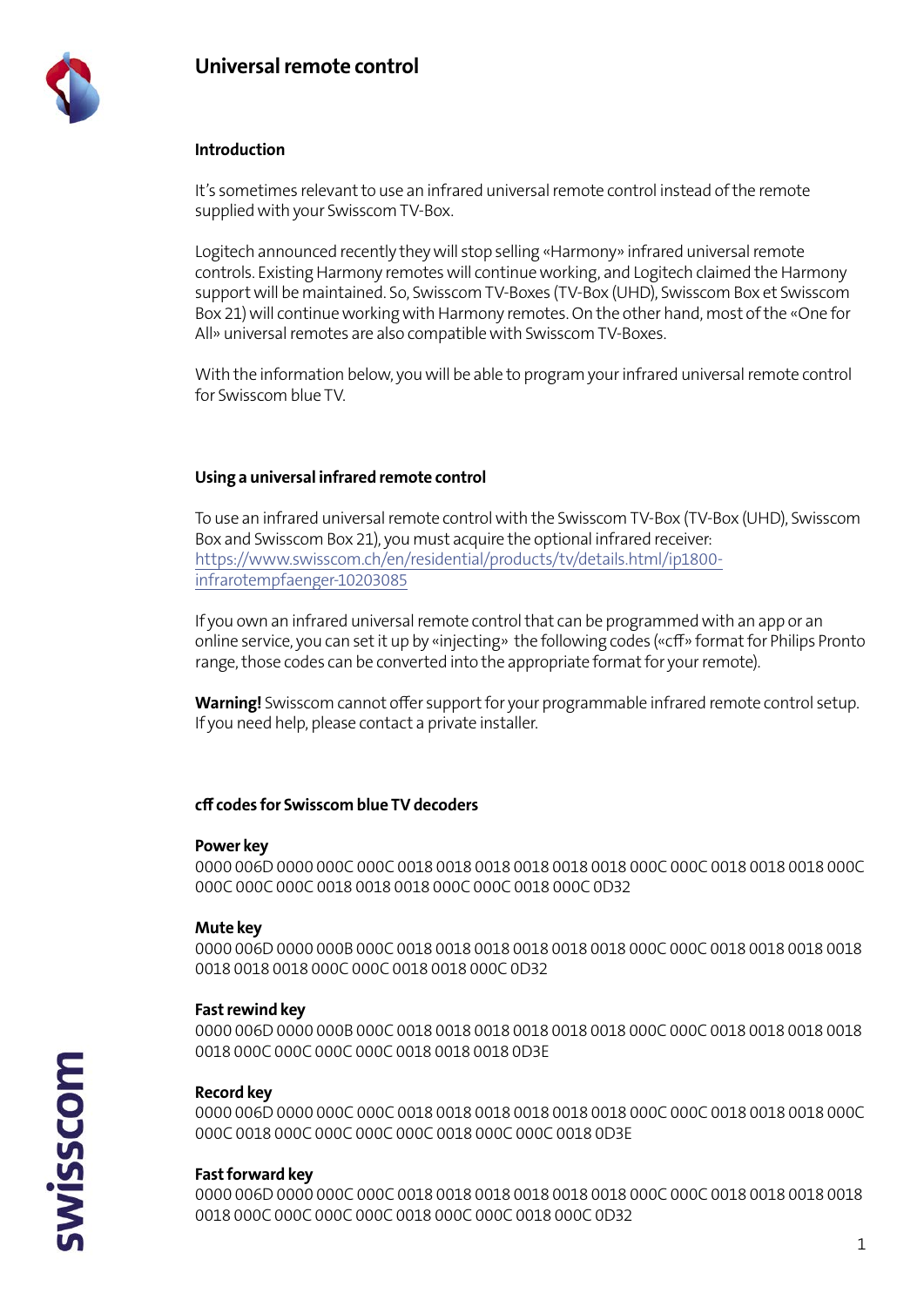

# Skip back key

### Play/Pause key

### Skip forward key

0018 000C 000C 0018 0018 000C 000C 0018 0D3E

### **Back kev**

### **Previous channel key**

### **Home key**

0018 0018 000C 000C 0018 0018 0018 000C 0D32

### Cursor up key

### **Cursor down key**

# **Cursor left key**

# **Cursor right key**

# OK kev

#### **Guide key**

# **Option key**

#### Volume + key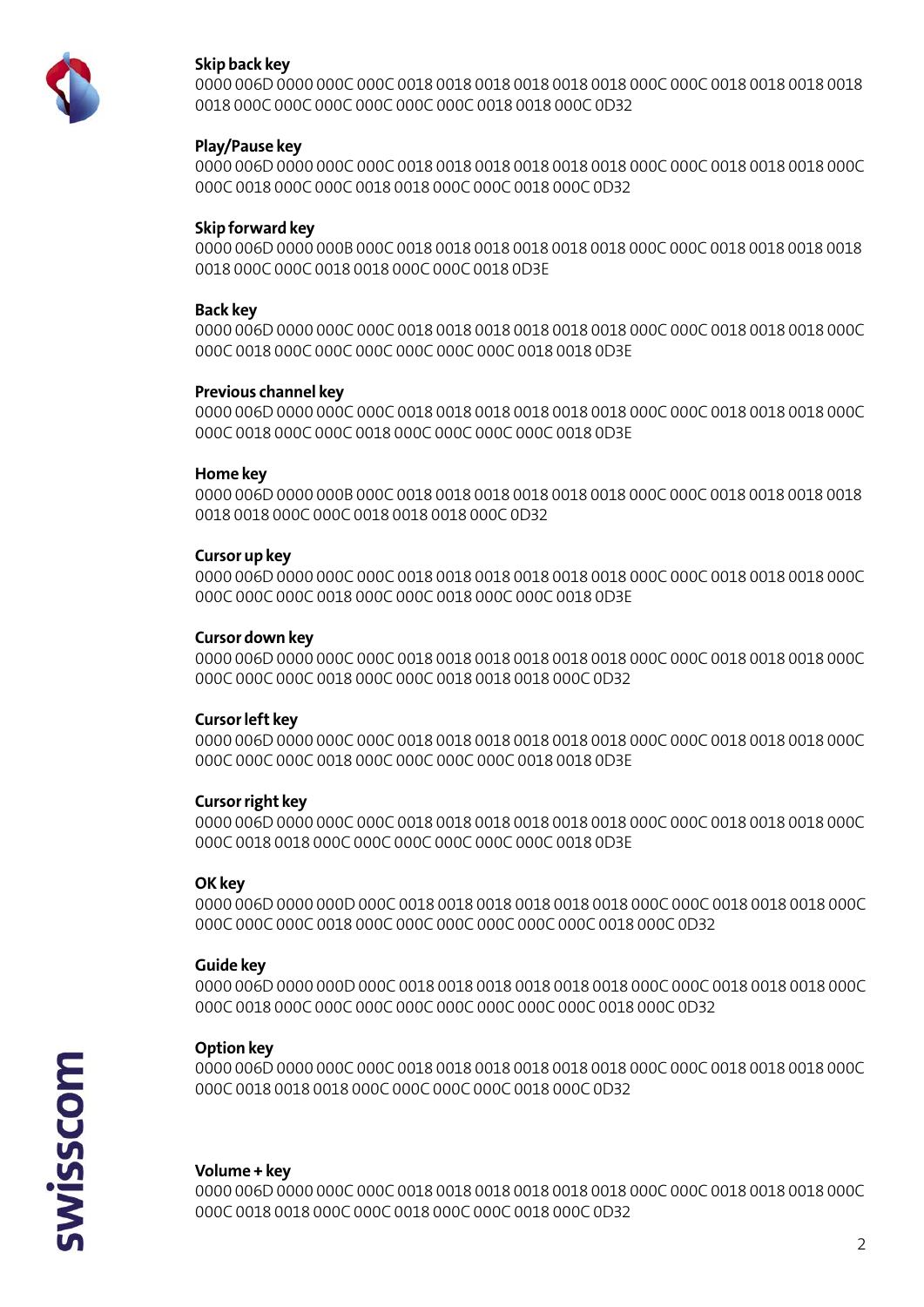

# Volume - key

000C 0018 0018 0018 0018 0018 0018 000C 0D32

# Channel + key

000C 0018 0018 0018 0018 000C 000C 0018 0D3E

### Channel - key

#### 1 kev

### 2 key

### 3 key

### 4 key

# 5 key

#### 6 key

# 7 key

#### 8 kev

#### 9 kev

# 0 key

#### **Teletext key**

0018 0018 0018 0018 0018 0018 0D3E